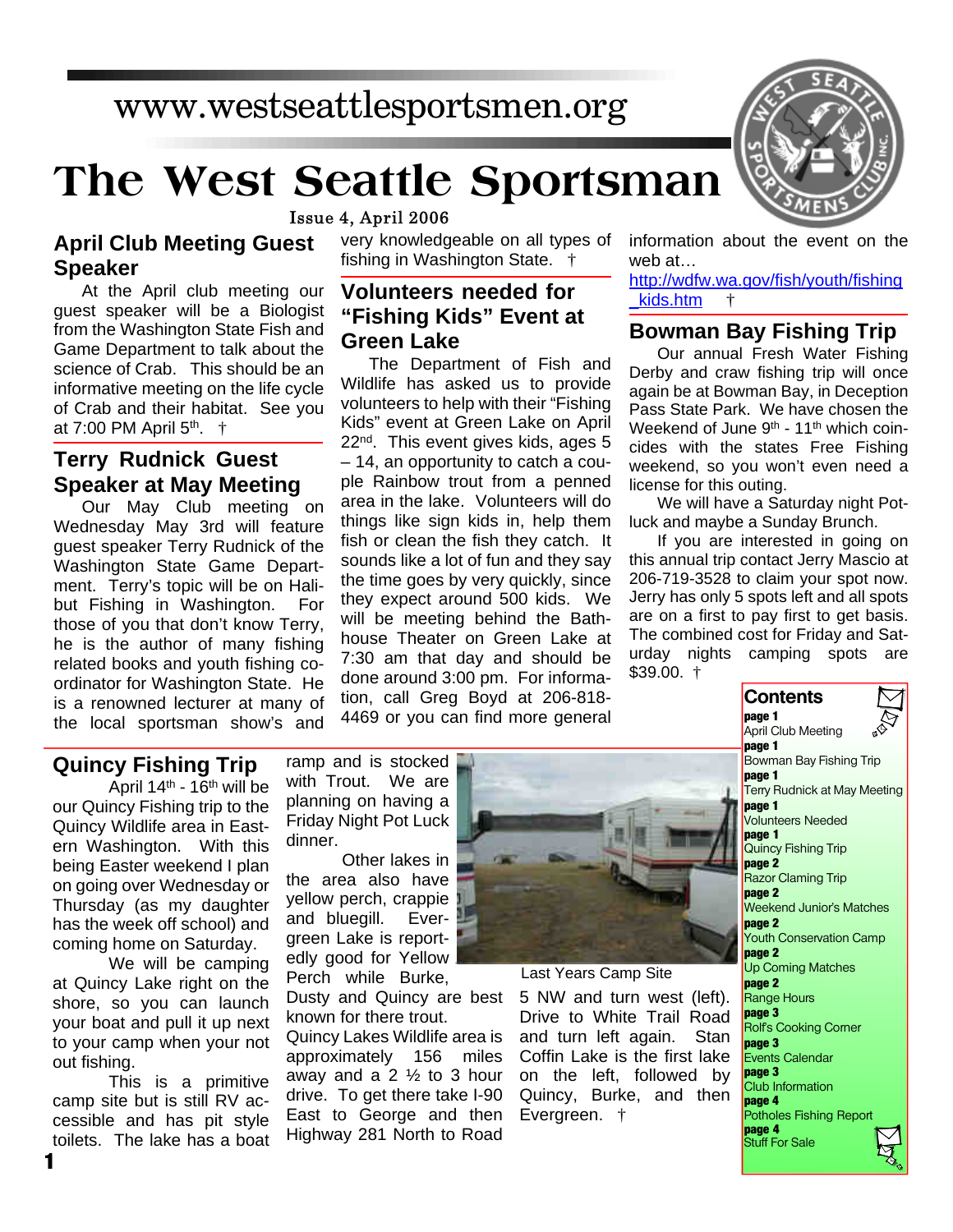#### **Razor Clamming Trip**

Razor clamming opens April  $28<sup>th</sup>$  - 30<sup>th</sup> for digging on the morning tides. Aberdeen tides for these dates are as follows: Friday April 28<sup>th</sup> at 8:17 AM is a -1.9, Saturday April 29th at 9:02 AM is a -1.9, and Sunday April 30<sup>th</sup> at 9:47 AM is a -1.6.

A group of us are going to the Ocean City area to take advantage of these great tides. We will be staying at the Blue Pacific Motel and RV Park www.bluepacificmotel.com Phone 360-289-2262.

I highly recommend this place. We stayed here last year and had a great time. The rates were very reasonable, with full hook-ups and cable. The sites had a picnic table and a fire pit, plus they had a large covered area to clean clams complete with sinks. The people that ran the park were great. If you wish to join us I suggest you call for reservations as soon as possible, as I think they may fill fast. †

#### **Youth Conservation Camp**

Each year we sponsor 1 boy and 1 girl to go to Conservation Camp on Orcas Island. Conservation Camp is held in July with girls going July 16<sup>th</sup> - 22<sup>nd</sup> and boys going July 23<sup>rd</sup> – 29<sup>th</sup>. Children will participate in training and field activities such as

Wildlife & Habitat Management, Firearm & Archery Safety, Hiking & Outdoor Survival, Fly Tying & Casting, Ecology & Water Safety, First Aid & CPR, and Leadership & Team Work. As a way to determine whom we will send, we will have a little essay-writing contest. All your children need to do is write in 100 words or less "Why I Want To Go To Camp" and turn it into the board of trustees at the May Club Meeting.

The board of trustees will select 1 boy and 1 girl from the entries received as the winners. The contest is open to all children ages 12 to 16. Entries may be turned in to any officer or trustee on or before the May club meeting or by mailing to:

The West Seattle Sportsmen's Club

P.O. Box 16258 Seattle, WA 98116 Entries must be postmarked no later than May  $3<sup>rd</sup>$ , 2006.  $\dagger$ 

#### **Weekend Junior's Matches**

Over the weekend of March 18<sup>th</sup> – 19<sup>th</sup> we held 2 Junior matches. The first match, on Saturday, was an NRA Junior 3-Position Sectional. We had around 35 participants for this match. The match winner was Darcie Estep with a 575, 30x; second place

#### **Up coming Small bore & Air Matches**

| Apr 8      | <b>West Seattle</b> | Cub Match (prone & kneeling)              |
|------------|---------------------|-------------------------------------------|
| Apr 22     | Puyallup            | Junior International 3-P PTO              |
| May 12     | Wenatchee           | Junior Air Rifle Match                    |
| May 13-14  | Wenatchee           | Junior Outdoor Championships              |
| Jun 3-4    | Tacoma              | Schützenfest / NRA 3-P Championship       |
| Jun 10-11  | Tacoma              | Koehler Memorial prone                    |
| Jun 24-25  | Puyallup            | NRA 3-Position Regional                   |
| Aug 12-13  | Puy. / Tac.         | <b>USA Shooting Zone Championship</b>     |
| Aug 25-27  | Tacoma              | State Smallbore International Camp & PTO  |
| Sep 9-10   | Tacoma              | State Conventional Prone Championship     |
| Sept 23-24 | Tacoma              | Schützenfest / Outdoor Int'l Championship |
|            |                     |                                           |

went to Jason Harwell with a 574, 24x; and third place went to Robert Cramer with a 568, 22x.

First place Junior was James Pennington, second place Junior was Roger Plenefisch.

First place Intermediate Junior Tim Mar, second place Intermediate Junior Dawson Morris, third place Intermediate Junior Cameron Cutler, fourth place Intermediate Junior Josh Pagel. First place Sub-Junior Cody Lovelace, second place Sub-Junior Aaron Stanley. Team matches were also held with Paul Bunyan Gold winning, first place Junior went to Capitol City Gold, and first place Intermediate Junior went to Paul Bunyan Blue Ox.

On Sunday was the NRA 3-Position Air Rifle Sectional. We had around 20 participants for this match. The match winner was James Pennington with a 583, 30x; second place was Jason Harwell with a 578, 38x, and third place was Odie Gunter with a 572, 27x.

First Place Junior was Darcie Estep. First place Intermediate Junior was Tim Mar, second place Intermediate Junior was Helena Long, and third place Intermediate Junior was Dawson Morris. First place Sub-Junior was Josh Martin. Team matches were also held with Paul Bunyan Gold winning and first place Junior going to Capitol City Gold. †

#### **Range Hours and Activity**

Monday - Small Bore - 6 PM Tuesday - Winter Rifle League Wednesday - Juniors - Call Fred Burr at 206-935-4883 for information. Cost: Adult members \$2.00, nonmembers \$4.00, Juniors \$1.00.

Issue 4, April 2006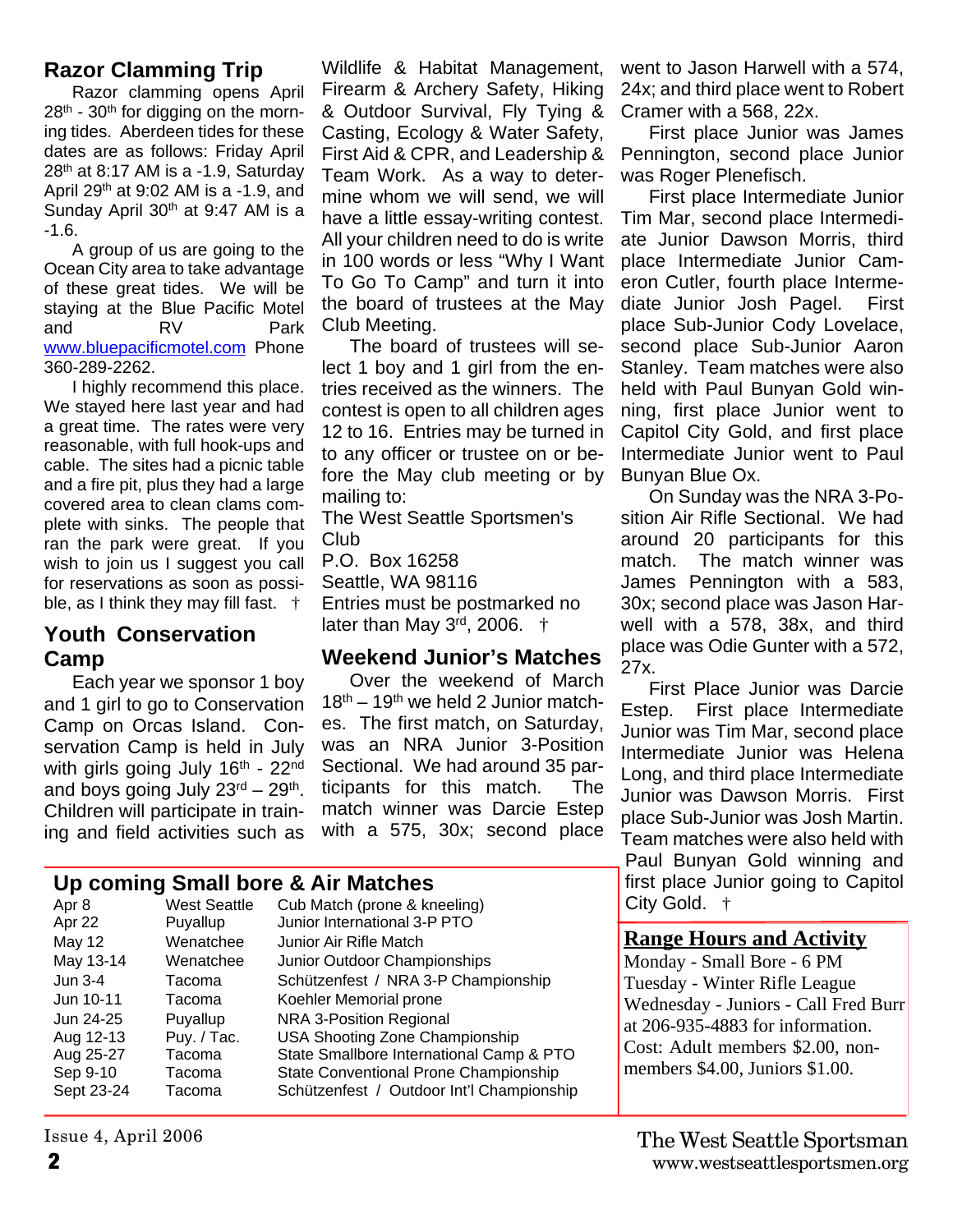### **The West Seattle Sportsmen's Club Sponsors of the Roger Dahl Rifle Training Range**

President – Cam Robison 206-431-8337 Jerry Mascio 206-937-3614<br>Vice Pres. – Greg Boyd 425-337-3771 Frank Novito Vice Pres. – Greg Boyd  $425-337-3771$ Secretary – Tony Olszewski 425-226-5643 Rolf Erickson Treasurer – Fred Burr 206-935-4883<br>Rec. Sec. – Richard George Contact us at in

#### **Rolf's Cooking Corner**

**CHEESE COOKIES** By Alice Stratton 1 Cube Margarine 1 C. Grated Sharp **Cheese** 1 C. flour 1 C. Rice Krispies Celery Seed or Hot Sauce Cream together, bake at 350° Recipe Note: Alice Strat-

ton was a veteran quilter in Quilcene handle. Divide into two equal parts have at the club meetings or any in the 1970's and 80's.

#### **CHEESE LOGS**

By Ruth McClanahan Pope 2 (8-oz.) pkg. Neufchatel Cream **Cheese** 

| 1 (5-oz.) jar American Cheese                                                                                                                                                                                                                                                                                  |                                                                                       |                                                        |                     |  |  |
|----------------------------------------------------------------------------------------------------------------------------------------------------------------------------------------------------------------------------------------------------------------------------------------------------------------|---------------------------------------------------------------------------------------|--------------------------------------------------------|---------------------|--|--|
| <b>New</b>                                                                                                                                                                                                                                                                                                     | <b>MEMBERSHIP APPLICATION</b>                                                         |                                                        | <b>Renewal</b>      |  |  |
| <b>WEST SEATTLE SPORTSMEN'S CLUB</b>                                                                                                                                                                                                                                                                           |                                                                                       |                                                        |                     |  |  |
|                                                                                                                                                                                                                                                                                                                |                                                                                       |                                                        | Date <u>Date</u>    |  |  |
|                                                                                                                                                                                                                                                                                                                |                                                                                       |                                                        |                     |  |  |
| payment of one year's dues.                                                                                                                                                                                                                                                                                    | for membership in the WEST SEATTLE SPORTSMEN'S CLUB and tender herewith the sum of \$ |                                                        |                     |  |  |
| "I solemnly swear that I will abide by the Constitution and By-Laws of the West Seattle Sportsmen's Club and<br>help in its up-building and I will not willfully disobey the Game Laws wherever I fish or hunt. I will always be<br>a true sportsman both in the field and to my brother members at all times. |                                                                                       |                                                        |                     |  |  |
| Signed_                                                                                                                                                                                                                                                                                                        |                                                                                       | If you would like to                                   |                     |  |  |
| Street Address Management and Changes and Changes and Changes and Changes and Changes and Changes and Changes and Changes and Changes and Changes and Changes and Changes and Changes and Changes and Changes and Changes and                                                                                  |                                                                                       | receive the Club<br>newsletter by email<br>check here. |                     |  |  |
|                                                                                                                                                                                                                                                                                                                |                                                                                       |                                                        |                     |  |  |
|                                                                                                                                                                                                                                                                                                                |                                                                                       |                                                        |                     |  |  |
| (New Only)                                                                                                                                                                                                                                                                                                     |                                                                                       |                                                        |                     |  |  |
| The West Soattle Sportsman                                                                                                                                                                                                                                                                                     |                                                                                       |                                                        | Issue 4, April 2006 |  |  |

The West Seattle Sportsman

www.seattlesportsmen.org **3**

**OFFICERS TRUSTEES**



Contact us at info@westseattlesportsmen.org

1 (5-oz.) jar Pimento **Cheese** 1 T. Ketchup 1 tsp. Prepared Mustard 1 T. Chives, chopped 1 tsp. Grated Horseradish 1 tsp. Worcestershire sauce 1/2 tsp. Celery Salt 1 clove Garlic, grated or Garlic Powder Chopped Walnuts Mix all together except

and roll to form two 'logs'. Roll in good outing ideas let one of the Offichopped nuts and refrigerate. May cers or Trustees know. You may omit nuts. Store in refrigerator in contact us at: small jars to be used as a spread. info@westseattlesportsmen.orgThis freezes well also. †

#### **Events Calendar**

April 5<sup>th</sup> - Club Meeting April 14<sup>th</sup> - 16<sup>th</sup> - Quincy Lakes Fishing April 22nd - Cast For Kids (Green Lake) April 28<sup>th</sup> - 30<sup>th</sup> - Razor Clamming May 3rd - Club Meeting (Guest Speaker Terry Rudnick) May 27<sup>th</sup> - 28<sup>th</sup> - Clam Digging May 31<sup>st</sup> - Clam Bake June  $9<sup>th</sup>$  - 11<sup>th</sup> - Bowman Bay

nuts, and chill until easy to If you have any ideas for programs to